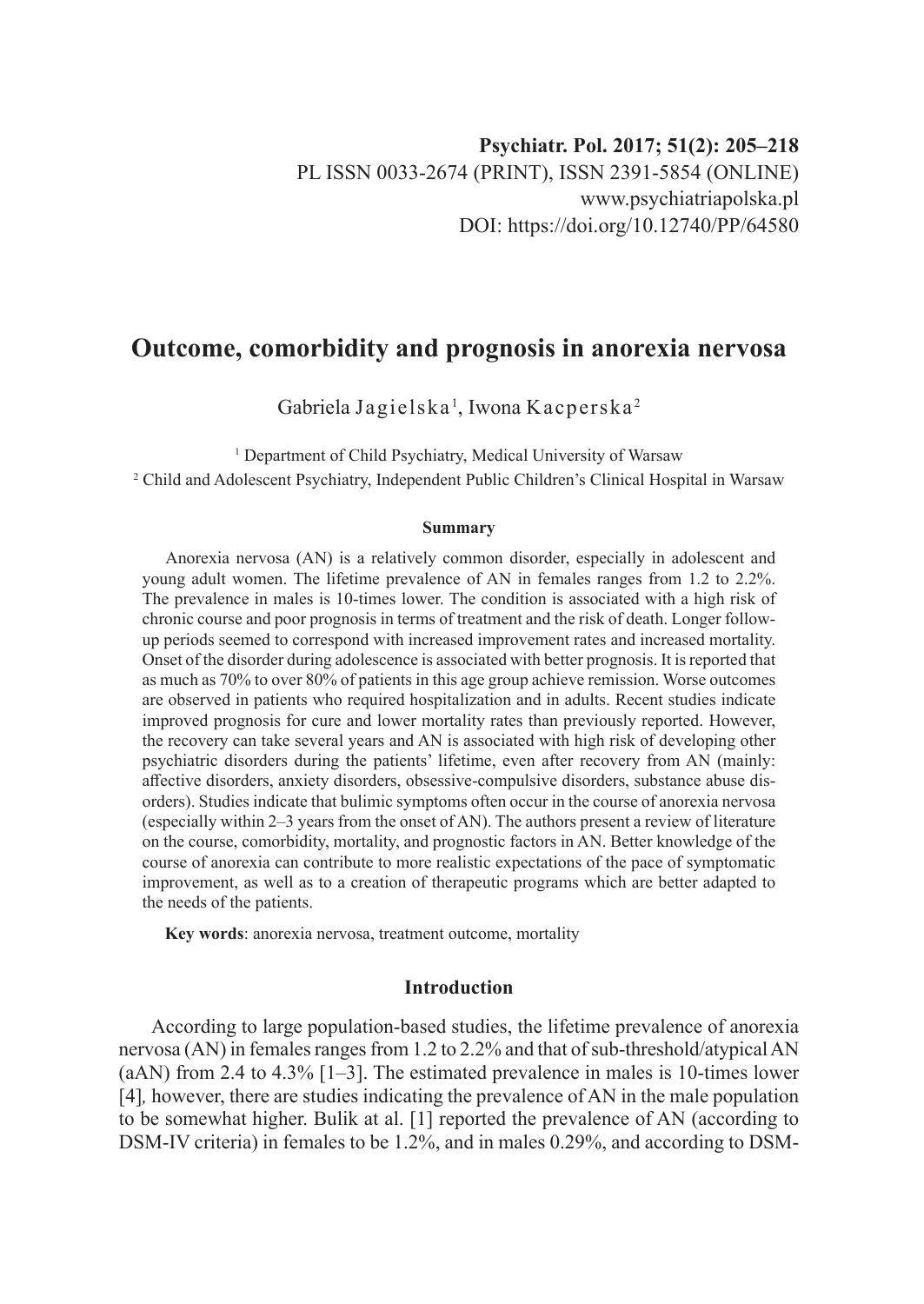5 criteria AN prevalence in the population of 14-year-olds was estimated at 3.2% in females, and 1.6% in males [5].

The onset of AN most commonly occurs during adolescence, with 15–19-yearolds constituting 40% of newly diagnosed cases. Peak incidence is between 14 and 18 years of age. Approximately 85% of cases begin before the age of 20, and nearly all of them before the age of 25 [6]*.* AN is relatively rare in the population under 13 years of age [4]. Some studies indicate increasing incidence of AN [7–9], especially in females aged 15–24 years [8]. A meta-analysis of studies on AN incidence in Northern Europe indicates an increasing AN incidence until the 1970s, with a subsequent plateau at approximately 5–5.4 cases per 100,000 [8].

AN is a psychiatric disorder with a substantial comorbidity, chronic course, and the highest mortality among all psychiatric conditions [10]. The disorder present a challenge for doctors and therapists as AN sufferers often deny being affected, hide their symptoms and signs, or avoid treatment. Studies demonstrate that only approximately 50% of AN cases are diagnosed [2] and only 1 in 3 of those diagnosed receive specialist care [11]. Out of those who begin treatment, 20–51% of inpatients and 23–73% of outpatients avoid or drop out from their treatment program [12].

Better knowledge of the course of anorexia can contribute to more realistic expectations of the pace of symptomatic improvement, as well as to a creation of therapeutic programs which are better adapted to the needs of the patients.

## **The course of anorexia nervosa**

A meta-analysis of 119 studies published in the second half of the  $20<sup>th</sup>$  century [13] demonstrated that 46.9±19.7% of patients (range: 0–92%) recovered, 33.5±17.8% of patients (range:  $0-75\%$ ) improved, and  $20.8 \pm 12.8\%$  of patients (range:  $0-79\%$ ) suffered from chronic AN. Such considerable differences in the course of this condition are mostly due to variations in terms of the adopted recovery criteria, follow-up duration, duration of symptomatic remission, study group clinical characteristics, and the type of management. Longer follow-up periods seemed to correspond with increased improvement rates (and increased mortality). Follow-up durations of <4 years, 4–10 years, and >10 years corresponded to the recovery rates of 32.6±24.3%, 47±15.7%, and  $73.2\pm16.2\%$ , respectively.

Long-term treatment outcomes are better when considered with respect to the particular AN symptom normalization. For example, normalization of weight, menses, and eating habits were observed in 59.6±15.3%, 57.0±17.2%, and 46.8±19.6% of cases, respectively [13]. A study in a group of adolescents receiving family therapy, with a 2–6-year-long follow-up, demonstrated that the rates of somatic recovery (defined as reaching >85% of ideal body weight – IBW) and resumption of menses were significantly higher than those of psychological recovery (94.4%, 90.5%, and 57.1%, respectively). In this study, the time necessary to reach weight improvement was less than 1 year and psychological remission was achieved after another year [14].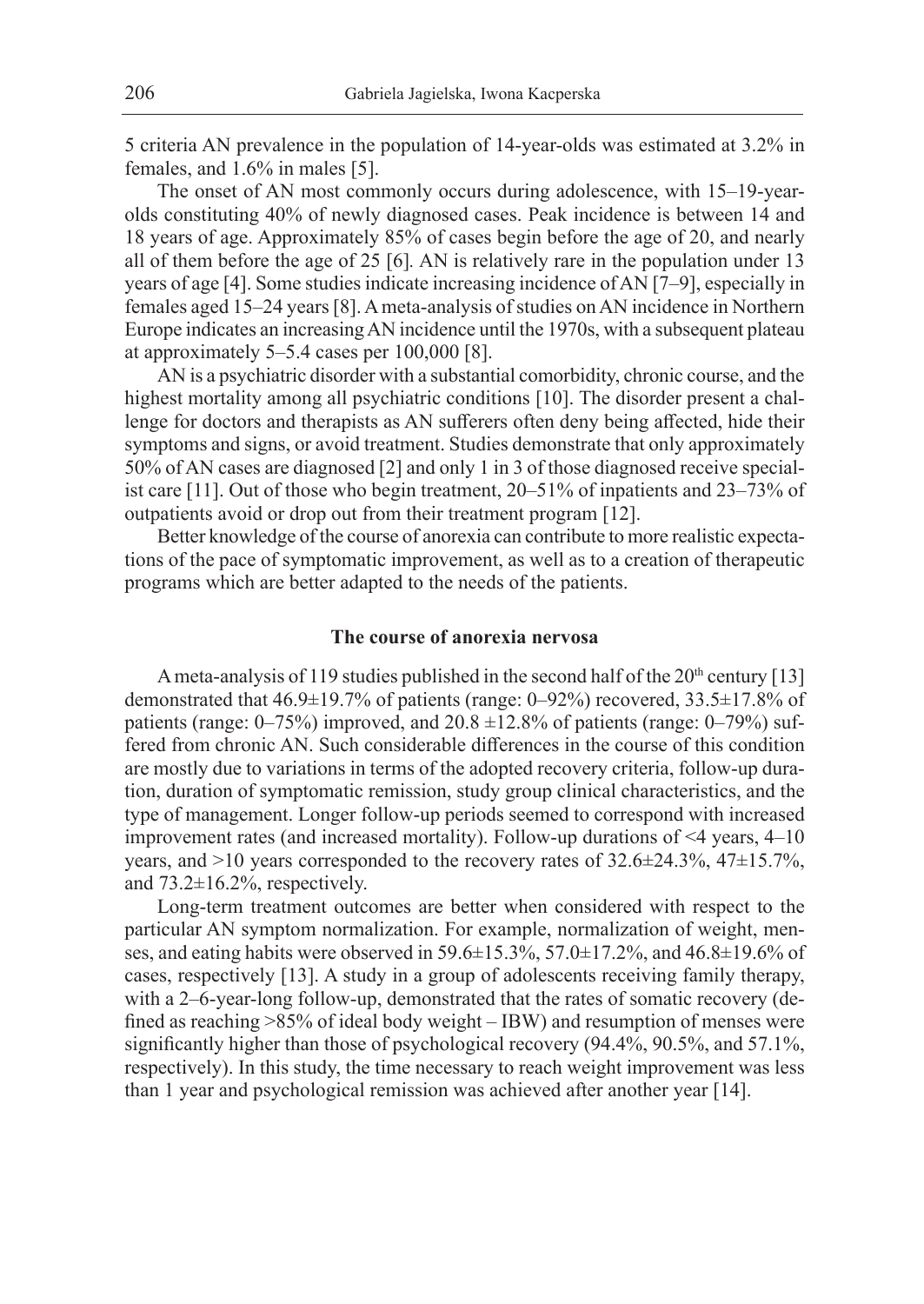## **The course of anorexia nervosa in population-based studies**

Based on the suppositions that patients requiring inpatient treatment may have poorer prognosis and that some patients would never begin therapy, some studies were conducted to assess the course of AN in groups comprising individuals selected from the general population. One of such studies compared adolescents (aged up to 19 years) selected during a population-based study (20% of whom had never had any contact with a psychiatrist and only 61% of whom had ever received therapy) and a control group of healthy adolescents. After 18 years of follow-up, 54% of individuals from the study group (vs. 88% of the control group) were free from disturbed behaviors and attitudes with respect to food and shape, while 22% (vs. 2% of the control group) avoided eating. According to the Morgan–Russell criteria, treatment outcomes were good, intermediate, and poor in 84%, 10%, and 6% of patients, respectively. Eighteen years after receiving AN diagnosis 12% of patients still met eating disorder criteria. AN persisted continually in 2% of patients [15].

In another group of females with the onset of AN during adolescence (57% of whom received specialist care at some point) weight normalization was observed in nearly all patients after 7 years, but in 41% of patients symptoms of eating disorder persisted (mainly bulimia nervosa – BN). After 10 years of follow-up, the study group did not differ from the control group in terms of body weight or BMI (Body Mass Index), while 27% of females still met eating disorder criteria. One third of patients reported running commentary voices with regards to eating-associated behaviors during the period of AN symptoms, and 11.8% of patients underwent a psychotic episode during follow-up. After a 10-year follow-up, Morgan–Russell's good, intermediate, and poor outcome was exhibited by 49%, 41%, and 10% of patients, respectively. No deaths were reported during the study. The authors suggested that the outcome in the case of treated patients might be very similar to the natural outcome of the illness [16].

A population-based study in adolescent females [2] showed a symptomatic improvement in 66.8% of patients with AN and 69.1% of patients with atypical AN (aAN) within 5 years. The outcomes did not differ in the treated and untreated groups. Most patients achieved clinical improvement within 5 years and, from that point on, improvement usually progressed until full recovery. The endpoint of follow-up saw recovery in 70.9% of females with AN and in 76.6% of females with aAN. Five years after clinical improvement, most patients achieved complete, or nearly complete, psychological recovery (in Eating Disorders Inventory subscales – EDI) and their body weight approached that of their healthy peers.

Another, similar population-based study of AN outcome, that adopted a relatively high BMI criterion for good treatment outcome (BMI≥19 kg/m<sup>2</sup>), included adolescents and adults newly diagnosed at the level of primary healthcare. After an average of approximately 5 years, the study showed good treatment outcomes in 55% of patients with restrictive type AN and in 57% of patients with bulimic-type AN, while intermediate outcomes were observed in 21% and 17% of patients, respectively, and poor outcomes in 21% and 32%, respectively [17].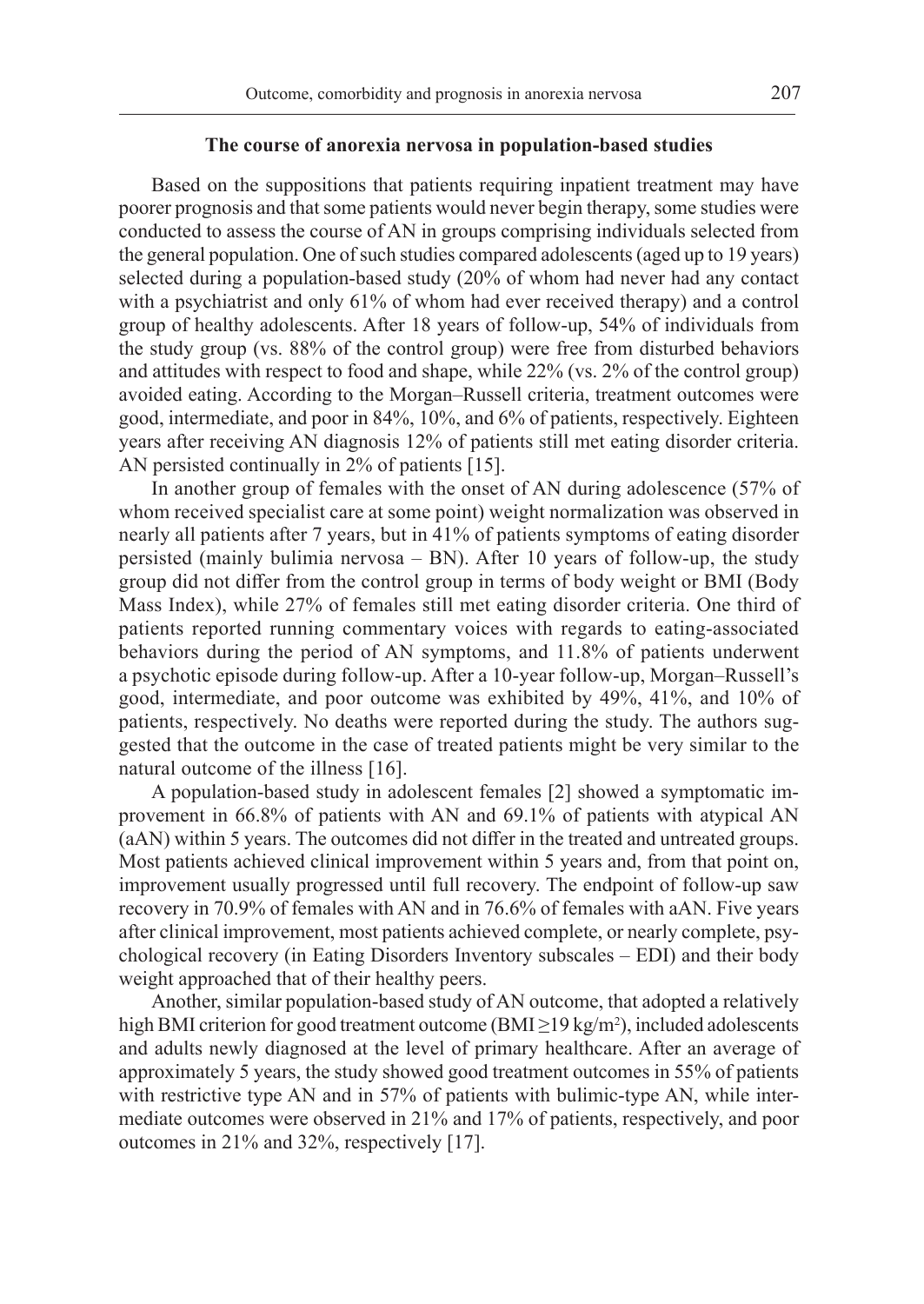## **The course of anorexia nervosa depending on the age of patients**

AN treatment outcomes observed in adult groups, jointly evaluated groups of adults and adolescents are worse than in adolescents [13, 18–21]. According to metaanalysis by Steinhausen [13], treatment outcomes in adolescents were better than those observed in the adolescent and adult populations evaluated jointly (with good treatment outcomes observed in 57.1 $\pm$ 15% vs. 44.2 $\pm$ 21.8% of those populations, respectively, and a chronic course observed in  $16.9\pm7.5\%$  vs.  $23.5\pm14.9\%$  of those populations, respectively). More recent studies in adolescents with AN indicate that approximately 70%, and even over 80% of adolescents achieve remission [13, 18–21].

A 10-year-long prospective study by Herpertz-Dahlmann et al. [19] in adolescent females hospitalized due to AN showed a complete recovery rate of 69%. Importantly, the patients with long time since their improvement did not differ from the control group in terms of other psychiatric disorders or psychosocial functioning. Another long-term observational study in women who had received (as adolescents) an average of 12 months of comprehensive therapy at a specialist facility, showed increased remission rates from 67.6% after 8 years to 85.3% after 16 years, with the achieved remissions seemingly permanent. Between year 8 and 16 of follow-up, the study also demonstrated a considerable improvement in the following symptoms: desire to be thin, body dissatisfaction and bulimic symptoms, while difficulties in recognizing emotions and in identifying hunger and satiety persisted [21]. A similarly good outcomes (remissions after 3.5–14.5 years in 82% of cases) were achieved in a group of adolescent females receiving intensive treatment involving brief periods of hospitalization (when strictly necessary); with almost all patients receiving further outpatient care [18].

In another long-term study (follow-up of 10–15 years after hospitalization) in a group of adolescent patients receiving intensive therapeutic program (including individual, group and family therapy) 75.8% of patients reached complete recovery, with a partial recovery rate of 10.5%, and chronic AN in 13.7%. Transient symptoms aggravation was observed in 30% of patients. Following recovery, AN recurrences were relatively rare. Patients with chronic AN demonstrated considerably poorer work adjustment, social relations, and life satisfaction after a period of 5 and 10 years in comparison with healthy individuals and those with partial improvement [22].

In one study AN outcomes and mortality were compared in three age groups (<18 years old, aged 18–39, and  $\geq$ 40 years old). The study showed the poorest treatment outcome, social and interpersonal functioning, and quality of life in patients who were in the 18–39 age group at the beginning of the follow-up. This age group also showed the highest mortality [23].

#### **Outcome of anorexia nervosa in hospitalized patients**

Worse outcomes are observed in patients who required hospitalization.

A review of the literature from the period 2004–2009 showed that treatment outcomes ranged from optimistic for patients of community health clinic (2% of them continued to be diagnosed with AN after a 9-year follow-up), to much worse for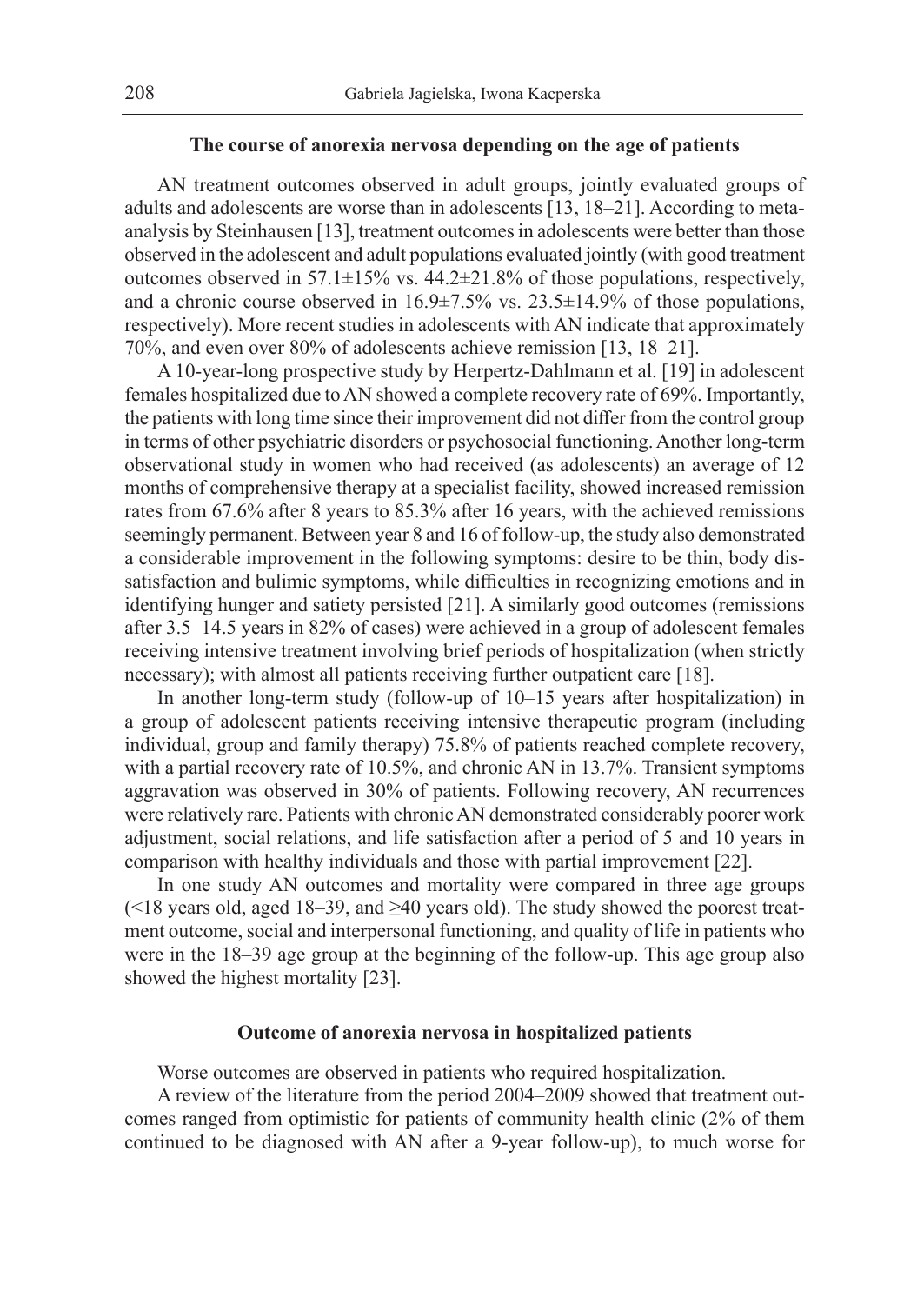inpatients (18% of inpatients met AN criteria after 12 years of follow-up). Authors summarized that a majority of outpatients with AN are in remission five or more years following presentation and conversely, minority of patients with AN treated in inpatient settings achieve remission irrespective of whether follow-up occurs 2 or 12 years following hospitalization [24].

Sullivan et al. [25] reported that 10% of patients continued to meet criteria of AN 12 years after their first hospitalization, while 15.7% had aAN. The authors emphasized the fact that even females who did not meet the criteria of AN had a relatively low body weight, cognitive functioning characteristic of AN, and significantly lower desired BMI in comparison to those parameters in females from the control group. It should be emphasized that in the past the outcomes for hospitalized patients were worse than in the present.

Despite its average follow-up of 20 years, one study that evaluated patients (adolescents and adults with a relatively long duration of the illness and low body weight before hospitalization) hospitalized in the sixties showed generally poorer treatment outcomes with good treatment outcomes reported only in 30% of patients, intermediate outcomes in 32.5% of patients, and poor treatment outcomes in 20% of patients (17.5% of patients died) [26]. A more recent example of poor outcome of AN was a 21-year-long prospective study in adolescent and adult females following their first hospitalization that was published in 2000. This study showed complete recovery in 50.6% of patients, improvement in 20.8% of patients, and persistent fully symptomatic AN (according to DSM-IV criteria) in 10.4% of patients. The mortality rate was 16.7% [27].

After hospital discharge health deterioration is a common phenomenon in AN patients.

An observational study of patients treated in a hospital setting (undergoing intensive treatment) showed moderate or slight deterioration in their condition within the first two years after discharge with respect to the improvement achieved during hospitalization. However, progressive improvement was observed after 3–12 years of follow-up [28].

Another study demonstrated good outcomes (according to Morgan–Russell criteria) after an average of approximately 8 years follow-up in 75% of patients, intermediate outcomes in 11% of patients, and poor outcomes in 14% of patients treated during adolescence, despite frequent need for re-hospitalization (35% of the study group). However, 38% of patients were still concerned about their weight and appearance (including 62% who continued to limit their food intake) [29].

## **Chronic course of anorexia nervosa**

A number of studies indicate that AN is a potentially chronic disorder both in the treated and the general populations. According to Strober et al. [22], patients with adolescent-onset AN who underwent intensive treatment required from 4.8 to 6.6 years to recover. The rates of partial and complete improvement 2 years after hospitalization were 10% and 0%, respectively, and 3 years after hospitalization  $-21\%$  and 1%, respectively. Improvement rate increased rapidly 4 years after hospital treatment.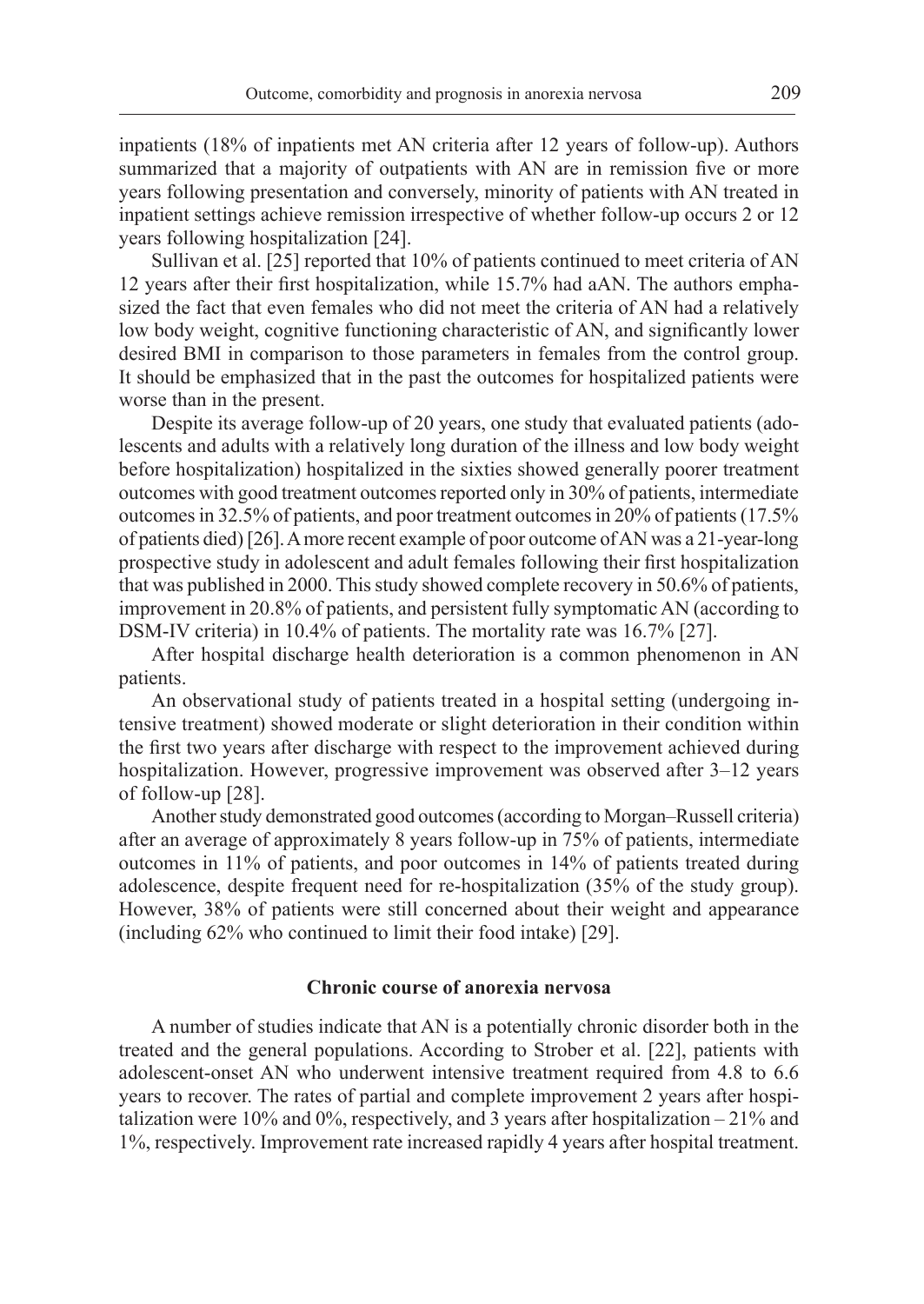Partial improvement or complete recovery after 5 years were observed in 54.8% and 17.9% of patients, respectively, and increased in the subsequent years of follow-up (to 73.7% and 58.9%, respectively, after 7 years, and to 84.3% and 72.6%, respectively, after 10 years). There were also sporadic cases of complete recovery after more than 10 years of follow-up.

The average duration of AN in patients identified in a population-based study of adolescents was 3.4±2.4 years (range 0.9–14.7 years) [15]. Another, similar study in the general population showed that the median time to recovery for the restrictive type of AN was 3.3 years, and binge-eating/purging type of AN – 4.4 years [17]. Likewise, a study by Råstam et al. [16] showed the mean duration of symptoms to be 3.3 years (2.7–3.8 years).

#### **Bulimic symptoms in the course of anorexia nervosa**

Studies indicate that bulimic symptoms often occur in the course of anorexia nervosa. Strober et al. [22] demonstrated that approximately 30% of patients with restrictive type of AN exhibit binge-eating episodes (with an onset after an average of 24 months of follow-up). This symptom was more common in patients with a hostile attitude toward their families and in the case of absent parental empathy and tenderness toward the patient. Eckert et al. [30], who included only female patients hospitalized for AN, demonstrated that a period of bulimic symptoms occurred in up to 64% of cases. The high prevalence of bulimic symptoms in AN was also confirmed in a population-based study with an 18-year follow-up of adolescents (some of them treatment-naïve), which showed that only 24% of patients had never exhibited bulimic symptoms [15]. Another study showed 15% of patients exhibiting symptoms of BN after 20 years of follow-up [26].

Diagnostic crossover to BN among hospitalized adolescent and adult patients with AN (binge-eating/purging type in 71% of patients) occurred both in the restrictive type and binge-eating/purging type; however, in the longer perspective, this occurred in patients initially diagnosed with binge-eating/purging type. After 12 years of followup, crossover from AN to BN persisted only in 9.5% of patients [28].

According to a number of authors, symptoms of bulimia develop within 2–3 years from the onset of AN [16, 22, 25, 30, 31]. Sullivan et al. [25] reported diagnostic crossover from AN to BN mainly within the first 2 years of follow-up, while development of BN after 5 years from AN onset was considered unlikely. This study with an average of 12-year follow-up after the first hospitalization, showed that 54% of females met criteria for BN at some point. After 12 years, BN criteria were met by 11.4% of patients.

Contrary to the findings in the above-mentioned studies, a follow-up of patients undergoing comprehensive treatment, mainly in outpatient setting, demonstrated symptoms of bulimia in only 5% after 8 years and in 1.5% of patients after 16 years [21]. One population-based study showed no conversion to symptoms of bulimia in patients with a restrictive type of AN (diagnosed in primary care setting) [17].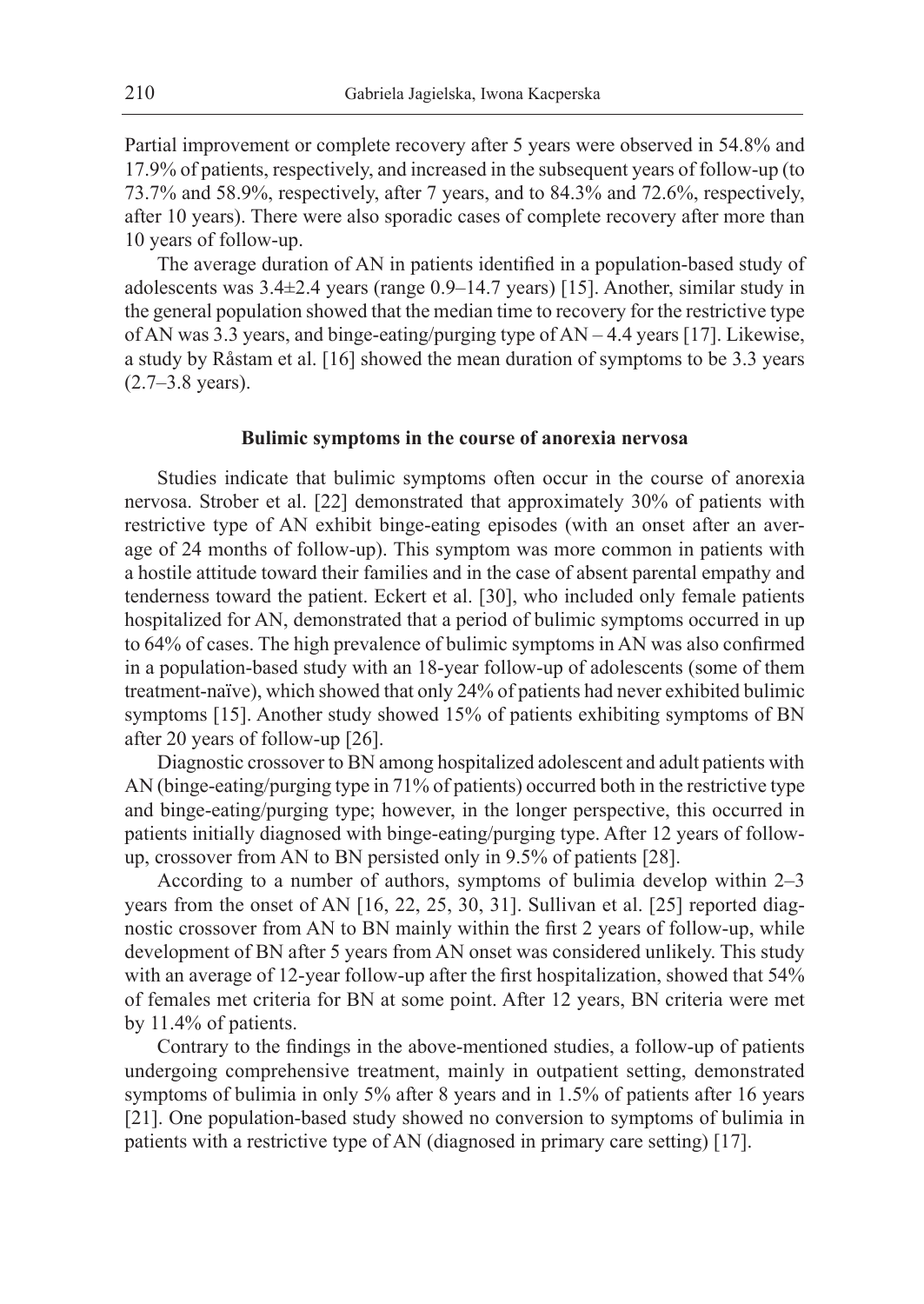## **Mortality in anorexia nervosa**

Mortality in AN depends on study group characteristics (general vs. hospitalized population, disorder severity, diagnostic criteria), sample size, follow-up duration, separate analysis of AN and other eating disorders, and the type of therapy.

Reported crude death rates (the proportion of deaths in a given population) range from 0 to 22.5%, while the standardized mortality ratio (SMR), which quantifies the increase in mortality in a study population of the same age, ranges from 0 to 17.8. The SMR for suicidal death in AN ranges from 23.1 to 56.9 (as cited in: [32]). According to Klump et al. [10] the SMR in AN is the highest of that in all psychiatric disorders.

Patients who receive treatment during adolescence are at a lower risk of death. Some studies even suggest no mortality after 10 years of follow-up in patients with adolescent-onset AN [18, 19, 22, 33]. Moreover, after 10–15 years of follow-up, no deaths were observed in patients receiving intensive therapeutic support and nutritional treatment in a hospital setting [22] as well as during an 18-year-long prospective observational study in patients with AN identified in screening tests of adolescents aged up to 19 years (despite the fact that most of the patients did not receive therapy and 20% of patients did not receive specialist care) [15].

The crude death rate in a prospective long-term population-based study in Finnish teenagers, including also untreated cases, was 0.3% per decade [2]. Another population-based study in cases of AN newly diagnosed in primary care setting (an average follow-up of 5 years) reported a 0.7% mortality [17].

An analysis of national Swedish registry including female patients undergoing treatment during adolescence in the period between 1987 and 1993 demonstrated total mortality of 1.2%, and AN-related mortality of 0.8%. The SMR was 3 [34]. A similar low mortality (1%) was observed in a group of patients treated during adolescence (receiving intensive comprehensive therapy) [21].

Worse outcomes with higher mortality were observed in groups of adults, jointly analyzed adults and adolescents, and patients requiring treatment in a hospital setting. For example, after an average of 8-year follow-up, in the group of outpatient females who were adolescents or adults at the time of qualification for treatment, the mortality rate was 4.27%, and after excluding non-AN-related deaths SMR was 9.7. A metaanalysis (including 2,240 patients) conducted by the same authors showed that the mortality rate in AN was 5.25% and the SMR was 9.7 [35].

A prospective study in adolescents and adults requiring hospitalization (bingeeating/purging type of AN constituted 71%) showed crude death rate of 4.9% after 2 years, 5.8% after 6 years, and 6.8% after 12 years. The SMR after 12 years was 8.85. The patients who died had exhibited higher rates of depression, lower body weight, higher rates of laxative abuse, hypersensitivity in social relations, feeling of inadequacy, higher rates of introversion, lower self-esteem, and poorer social functioning at the time of hospital admission [28].

Long-term treatment outcomes of other studies on the results of treatment in severe cases from tertiary centers or those hospitalized showed high crude death rates of up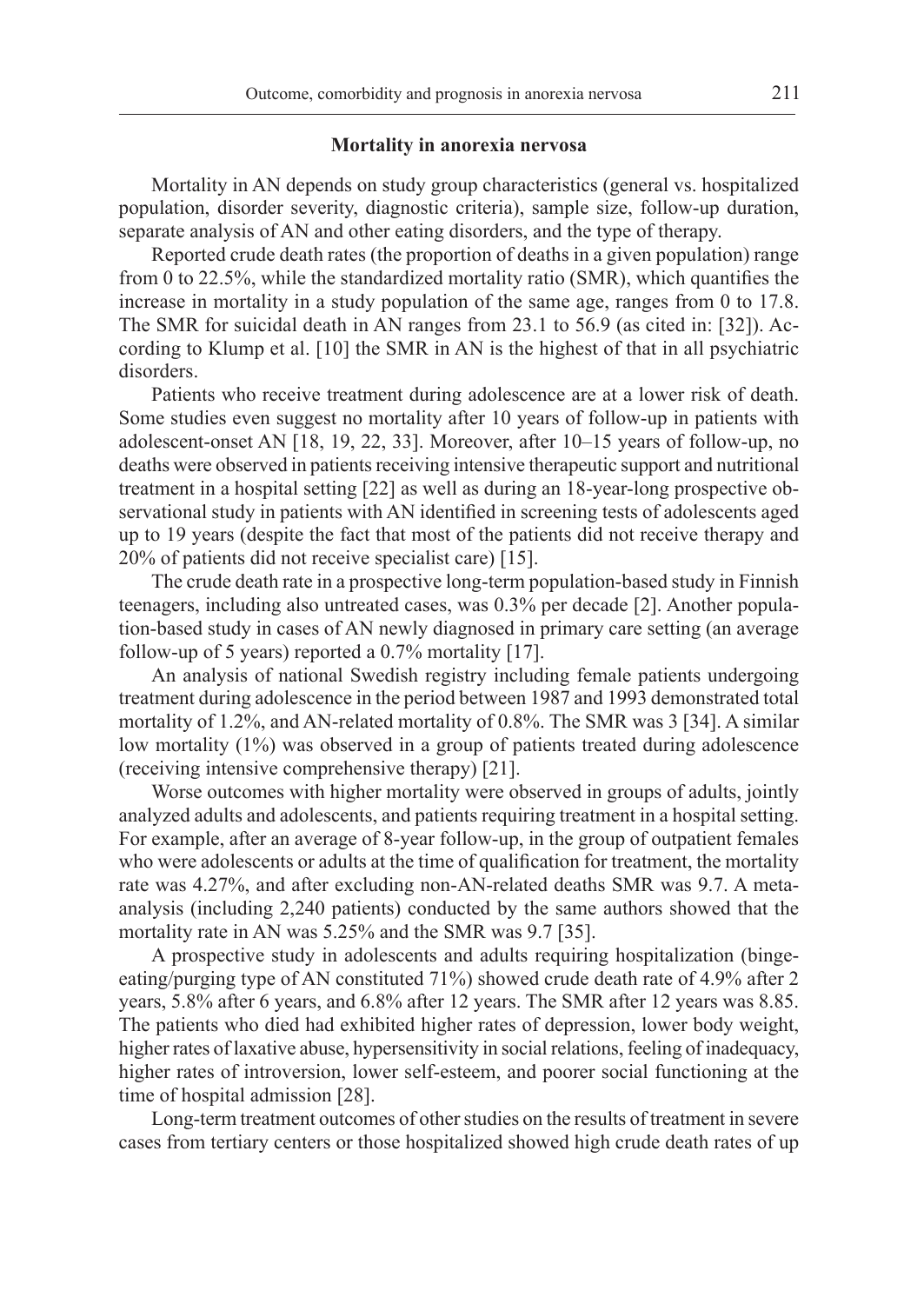to 16–18% [15, 26, 27, 36]. For example, one prospective study (average follow-up of 21years after the first hospitalization) reported an AN-related mortality of 15.6% [27]. The SMR in a large cohort study in patients admitted to tertiary hospitals (treated in the 80s and in the 90s) was as high as 10.5 (with 41% of deaths being due to suicides) [37].

A meta-analysis of 42 studies (average follow-up of 7.6 years – from 1.7 to 33 years, 3,006 subjects) demonstrated crude death rate in AN of 5.9% (0.56% per year and approximately 5.6% per decade). The SMR in females with AN aged 15–24 was 12 and was two times higher than that in the group of females hospitalized for other psychiatric reasons. The causes of death were: AN complications, suicides, and unknown in 54%, 27%, and 19% of cases, respectively. The suicide rates were 200-times greater than those in the general population [38].

A more recent meta-analysis of studies published in the second half of the 20<sup>th</sup> century (5,590 patients) yielded a crude death rate of 5.9±5.7% (range 0–22%). The mortality rate was  $0.9\% \pm 2\%$  in the follow-up period of <4 years, 4.9% $\pm$ 4.3% in the follow-up period of 4–10 years, and  $9.4\% \pm 8.3\%$  in the follow-up period of  $>10$ years. The SMR ranged from 1.36 to 17.8. The highest SMR value (30) was observed within the first year after presentation. The mortality rate in patients treated during adolescence were lower than those in studies where adolescents and adults were evaluated jointly  $(1.8\% \pm 2.5\% \text{ and } 5.9\% \pm 5.7\% \text{, respectively})$  [13].

A meta-analysis of studies published between the year 1996 and 2010 (12,189 patients) indicated that the SMR for AN patients was 5.85. The higher mortality rates were associated with age, low BMI, comorbidities (affective disorders, history of suicidal and self-harm behaviors, alcohol abuse) and hospitalization due to other psychiatric disorders. Few deaths were reported in the younger age group, while many deaths were reported in those treated at the age of 20 and over. The SMR values in the youngest patients (age at hospitalization 15–19 years), in those hospitalized at 20–29, and in those treated at age 30 and over were 3, 10, and 6, respectively [39].

Analysis of 6,009 females hospitalized due to AN at least once in relation to the cause of death registry in Sweden revealed high SMRs (the SMR for all causes 6.20, with the SMRs for natural and unnatural causes 4.9 and 8.9, respectively). The highest SMR (of 650.0) was for AN-related deaths, followed by the SMRs for substance abuse (18.9) and suicide (13.6). The patients who were older at the time of hospitalization were at a higher risk of early death (twofold higher in those aged 20–29 years and fourfold higher in those aged 30–39 years in comparison to that for the age 10–19) and underwent repeated hospitalizations including psychiatric hospitalizations for other disorders. Authors emphasized that recent years have seen a decrease in the reported mortality rates, which may be associated with improved care and therapy, treatment of psychiatric comorbidities, better realimentation strategies, and a better control of somatic disorders [32].

The recent findings of lower mortality rates were confirmed by an analysis of studies published between 2004 and 2009. In this period, the crude death rate ranged from 0 to 8%, with the cumulative death rate of 2.8% [24].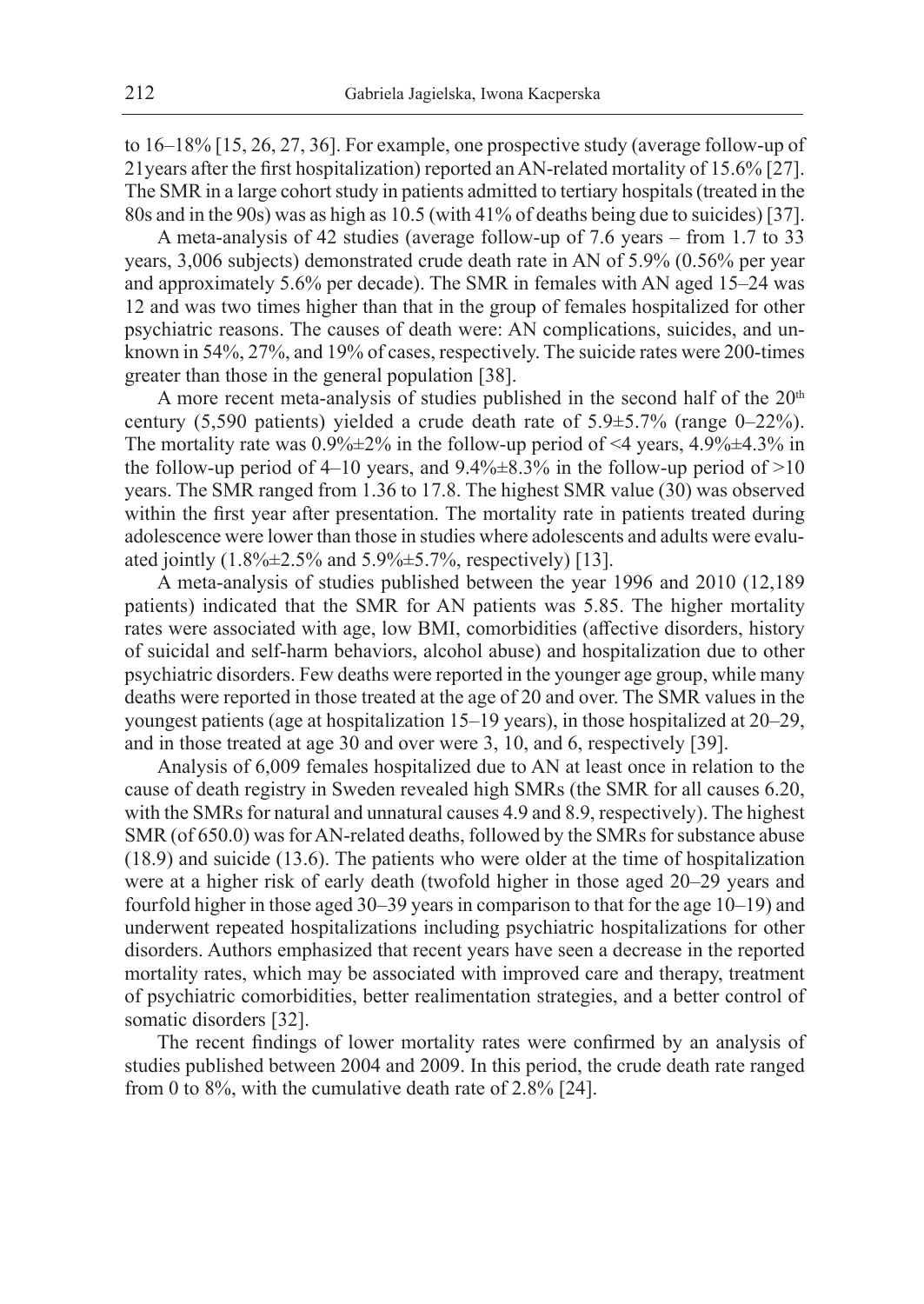#### **Comorbidities in anorexia nervosa**

AN is associated with a high comorbidity. Micali et al. [5] indicated that comorbidity is a common problem during the acute phase of the illness. A 2-year follow-up of adolescents aged 14 and 16 meeting the DSM-5 criteria for AN showed an increased risk of depressive and anxiety disorders. Many studies show a high risk of developing other psychiatric disorders during the patients' lifetime, even after recovery from AN. Additional psychiatric disorders are more likely to occur in those still affected. Two thirds of patients with a persistent eating disorder and one third of those who stopped meeting eating disorder criteria had at least one other psychiatric disorder [18].

A meta-analysis of studies published in the second half of the  $20<sup>th</sup>$  century [13] indicated that affective disorders occurred in  $24.1\% \pm 16.3\%$  (2–67%), neurotic or anxiety disorders in 25.5%±14.9% (4–61%), obsessive-compulsive disorders in 12%±6.4%  $(0-23%)$ , substance abuse disorder in 14.6% $\pm$ 10.4% (2-38%), and schizophrenia in 4.6%±5.7% (1–28%) of AN patients. A follow-up in patients with AN showed concomitant partially or fully symptomatic eating disorders or another psychiatric disorder without eating disorders in over 50% of patients. A total of  $31\frac{\cancel{0}+25.1\%}{0-76\%}$  of patients had an obsessive-compulsive personality disorder, 16.6%±19.9% (0–53%) of patients had a histrionic personality disorder, and 17.4%±16.8% (0–69%) of patients had other personality disorders including borderline states.

A 12-year follow-up of AN patients by Sullivan et al. [25] showed higher rates of various psychiatric disorders during their lifetime versus the control group (respectively: depression disorders in 51.4% and 35.7%; alcohol dependence in 27.1% and 10.2%; other dependencies in 30% and 12.2%; anxiety disorders in 60% and 32.7%). The following disorders were significantly more common in the affected group than in the control group: generalized anxiety disorder, separation anxiety disorder, obsessive-compulsive disorder, and panic disorder. An 18-year follow-up of patients with adolescent-onset AN versus the control group also showed the proportion of patients with at least one additional psychiatric disorder to be over two times higher than in the control group  $(39\% \text{ vs. } 16\%, \text{ respectively})$  [18].

Sixteen years after the beginning of treatment (when 85.3% of patients no longer had AN symptoms and 68% of patients — no eating disorders) 37% of patients continued to have symptoms of various psychiatric disorders (which did not disturb the patients' functioning in most cases), including most frequently symptoms of depression (56%), anxiety disorders (28%), and obsessive-compulsive disorders (12%) [21].

Another study with good treatment results (82% of patients in remission) after a 3.5–14.5-year follow-up showed at least one axis I psychiatric disorder (according to DSM-IV) in 41% of patients (most commonly a depressive or anxiety disorder), with 10% of patients exhibiting symptoms of post-traumatic stress disorder (PTSD). At the end of the follow-up period, 55% of patients exhibited eating disorders or other psychiatric disorders [18].

Additional psychiatric disorders are more common in patients with binge-eating/ purging subtype of AN. Fichter et al. [28] conducted a 12-year follow-up of adoles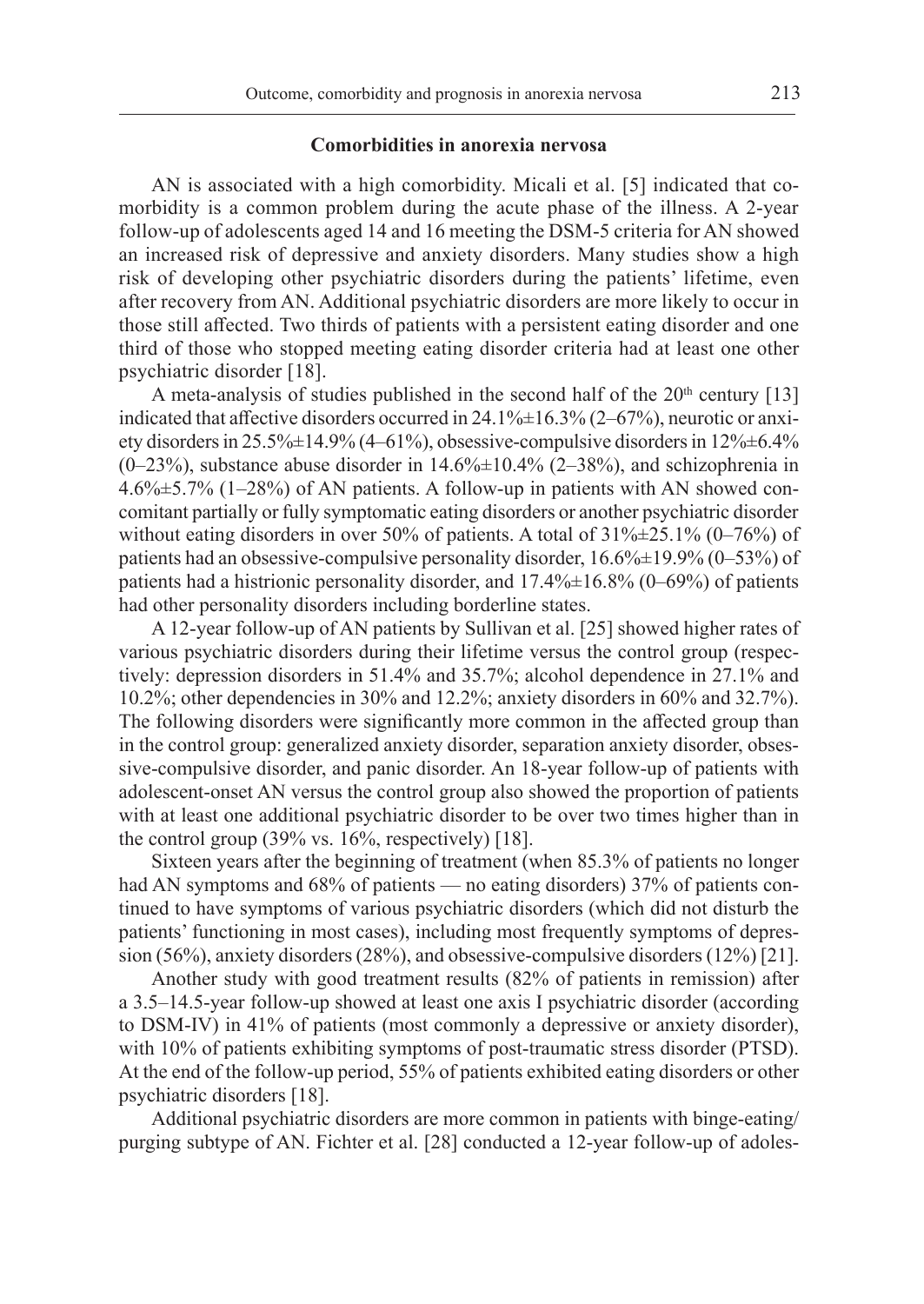cents and adults with a history of hospital treatment, including a high rate of patients with binge-eating/purging type of AN. The study showed the presence of psychiatric disorders in as many as 76.6% of patients. The respective lifetime prevalence and end-of-follow-up rates for mood disorders were 63.8% and 20.8%, major depression – 54.4% and 16.9%, dysthymia – 9.1% and 3.9%, anxiety disorders – 46.3% and 28.6%, panic attacks – 20.8% and 11.7%, obsessive-compulsive disorder – 18.2% and 13%, substance use disorders – 29.9% and 9.1%, drug dependence (mostly involving prescription drugs) –  $16.9\%$  and  $2.6\%$ , and psychotic disorders –  $1.3\%$  and 0%. Borderline personality was observed in 9.1% of patients (the article does not state at which point of observation).

A 9–14-year follow-up conducted in females born between 1968 and 1977 (in Sweden) and hospitalized during adolescence due to AN showed that 8.7% of them had persistent chronic psychiatric problems requiring inpatient treatment, while 21.4% of them received social welfare. These patients had a 5.8-fold higher risk of poor health (requirement for psychiatric hospitalization and/or death), and a 2.6-fold higher risk of welfare dependency than that in the general population [34].

Råstam et al. [16] emphasized the fact that approximately 50% of patients suffered from premorbid symptoms of obsessive-compulsive disorder (OCD), particularly, obsessive-compulsive personality disorder (OCPD) and that depressive symptoms usually develop during the course of AN. Over one third of patients were diagnosed with OCD within their lifetime. After 7 years of follow-up in females with adolescentonset AN (after almost all patients achieved weight normalization) affective disorders, OCD, and avoidant personality disorder continued to be overrepresented, and one in five patients exhibited an autism spectrum disorder (ASD). After 10 years, the rates of ASD or OCPD were over two times higher than in the control group, with affective disorders (particularly depression and dysthymia) and anxiety disorders (particularly OCD) more common than in the control group. Some authors go as far as to believe that AN is a particular type of OCD, however, obsessions and compulsions are most commonly associated with eating, appearance, and compulsive physical exercises, although the content and severity of symptoms allow to establish an additional diagnosis only in some patients (as cited in: [40]).

Polish study in a large group of females treated in a hospital setting confirmed high rates of OCD symptoms (in 25% of patients), with none of the patients meeting the diagnostic criteria of OCD. Most of the patients reported the effect of OCD symptoms on their functioning as low [41].

## **Prognostic factors**

A meta-analysis of studies published in the second half of the  $20<sup>th</sup>$  century [13] showed that self-induced vomiting, purgative abuse, bulimic type of AN, chronic character of symptoms, and obsessive-compulsive personality were associated with poorer prognosis, whereas histrionic personality was associated with better outcomes. The analysis was inconclusive as to the effect of the duration of inpatients treatment or the degree of weight loss. Hyperactivity was found to have no prognostic significance.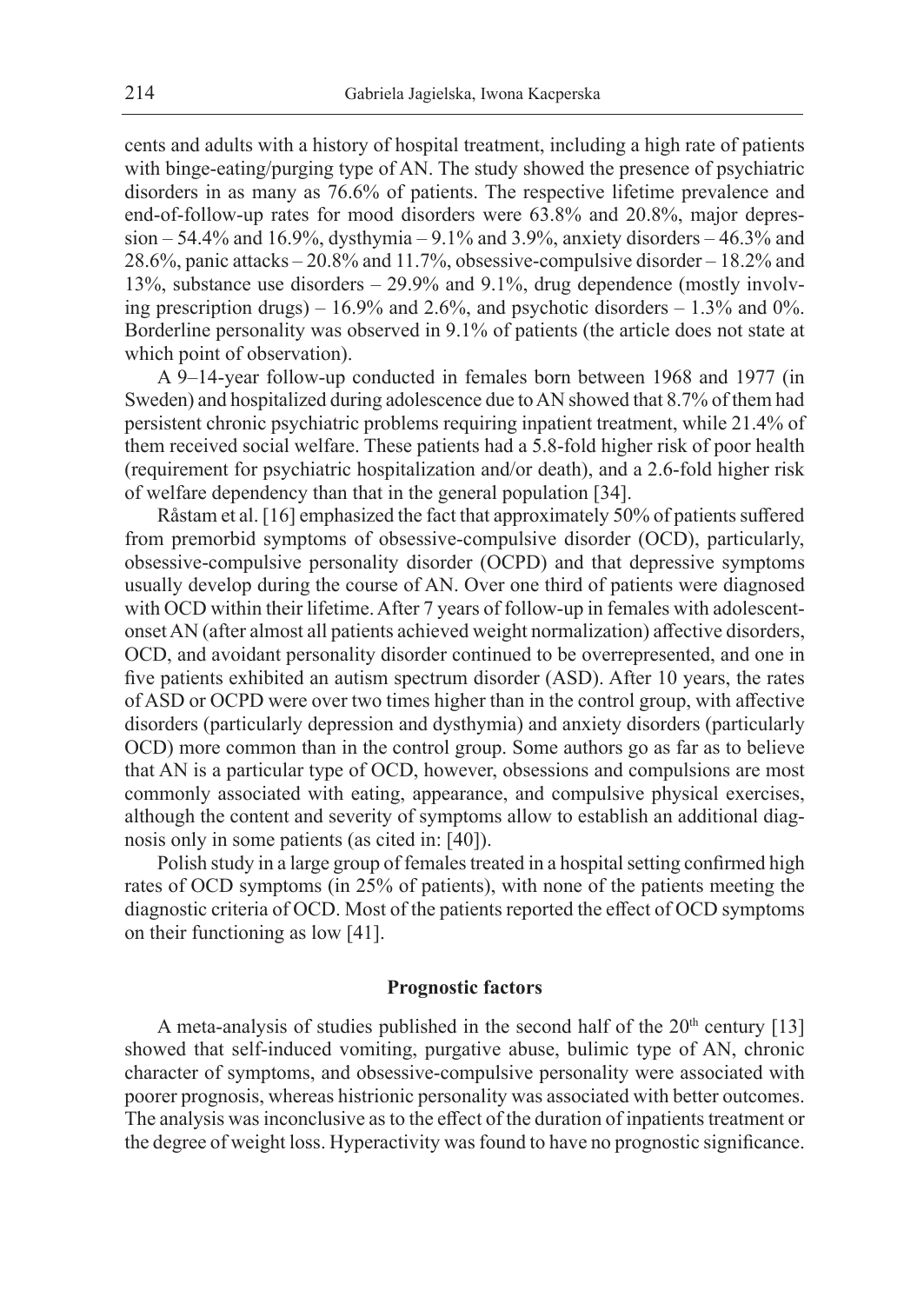A review of literature from the period 2004–2009 suggested that symptom severity with the necessity for inpatient treatment and illness duration before treatment initiation can help predict poorer treatment outcomes [24]. A number of studies indicated that the outcomes in terms of mortality, psychosocial functioning, psychiatric disorders, and eating-related problem behaviors were better in adolescent-onset AN than in adult-onset AN [20, 22, 42, 43]. Poor prognosis was reported in patients with a very early illness onset (age 8–14) [44]. A more favorable prognosis in patients with adolescent-onset AN and a poor prognosis in patients with childhood-onset AN were confirmed in a meta-analysis by Steinhausen [13]. The meta-analysis also indicated that a good parent-child relationship may protect against an unfavorable outcome. A large population-based study (including some treatment-naïve patients) showed a higher recovery rate in patients diagnosed before age 19 than in those ≥20 years old [17].

Favorable predictors in AN include early treatment initiation and good social adjustment in the period prior to AN onset (as cited in: [45]). According to a study by Wentz et al. [15] obsessive-compulsive personality traits preceding the onset of AN, age of onset, and premorbid autistic traits are unfavorable prognostic factors in the group of patients with adolescent-onset AN. Råstam, Gilberg and Wentz [16] reported that concomitant OCD, OCPD, and ASD have a negative effect on AN outcome. Błachno et al. [41] demonstrated that the presence of OCD symptoms was associated with the risk of more rapid weight loss and a longer period necessary for weight restoration.

Strober et al. [22] indicated a greater likelihood of a chronic course of the illness in patients with exacerbated compulsive exercising toward the end of hospitalization and poor social relations prior to illness onset. A longer time to recovery was observed in patients with a hostile attitude toward their families and very severe compulsive behaviors in everyday activities. Early illness onset (before the age of 12) in this study was not found to be associated with prediction of complete or partial recovery. Older age at the beginning of follow-up, alcohol or drug abuse, endocrine disorders, negative family history for eating disorders were shown to be predictors of poor outcomes or death [23].

Tozzi et al. [46] presented an interesting approach to factors associated with recovery and persistent AN symptoms. After an average of 15 years of AN onset (during adolescence and adulthood), the most common patient-reported factors contributing to recovery were supportive nonfamilial relationship or having a partner, maturation or growing out of the illness, therapy or counseling, while the factors contributing to persistent illness were the family's focus on their weight and eating as well as their own low self-esteem.

#### **Conclusions**

Despite the fact that recent studies report improved outcome for patients with anorexia nervosa, it remains a serious disorder associated with high risk of chronic course and death. More favorable outcome is observed in adolescent population.

The need for longstanding follow up and frequent psychiatric comorbidity should be considered in treatment of anorexia nervosa.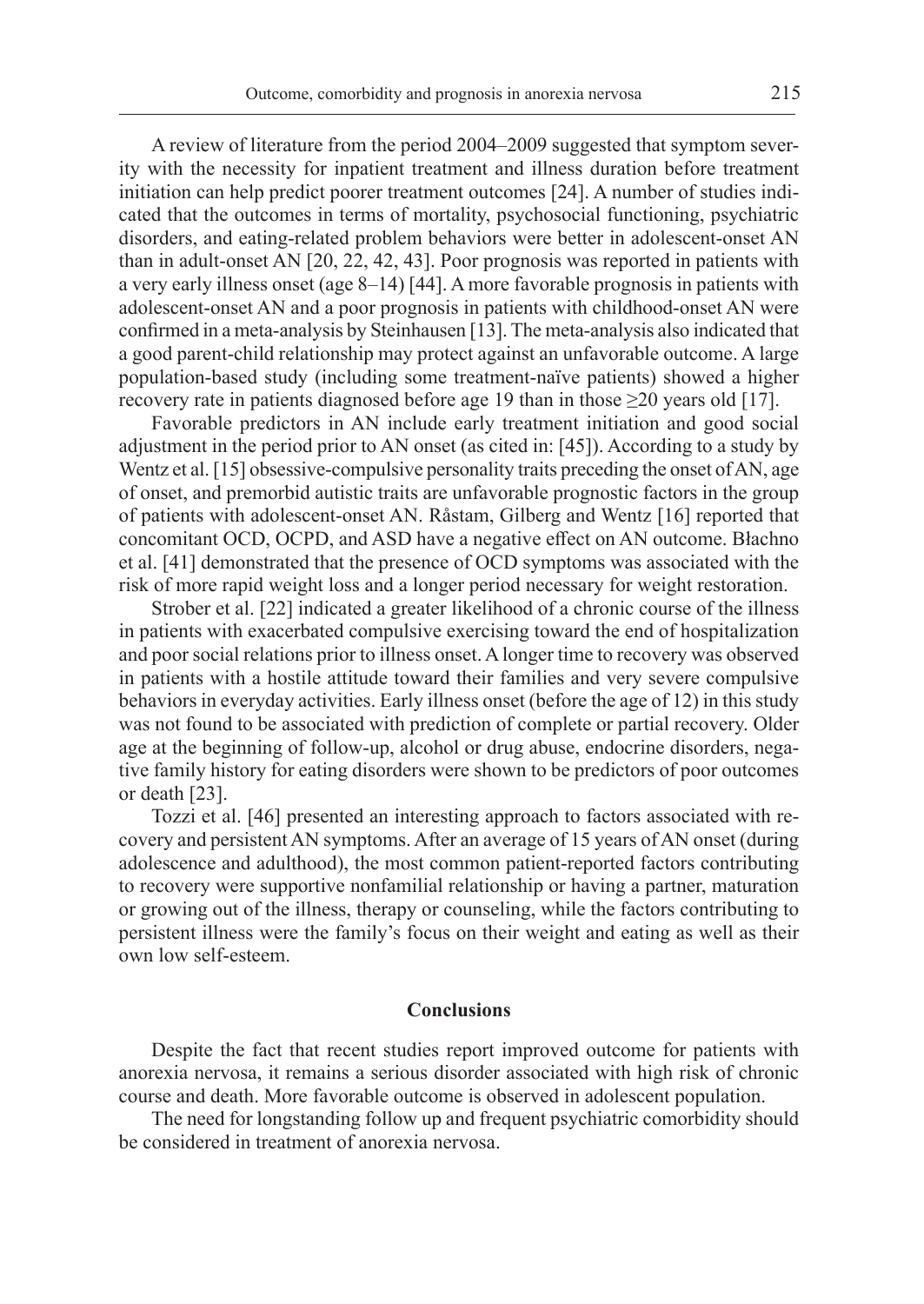Future studies should focus on evaluation of different therapeutic programs, which may further improve the effectiveness of treatment of AN.

# **References**

- 1. Bulik CM, Sullivan PF, Tozzi F, Furberg H, Lichtenstein P, Pedersen NL. *Prevalence, heritabililty, and prospective risk factors for anorexia nervosa*. Arch. Gen. Psychiat. 2006; 63(3): 305–312.
- 2. Keski-Rakhonen A, Hoek HW, Susser ES, Linna MS, Sihvola E, Raevuori A et al. *Epidemiology and course of anorexia nervosa in the community*. Am. J. Psychiat. 2007; 164: 1259–1265.
- 3. Wade TD, Bergin JL, Tiggemann M, Bulik CM, Fairburn CG. *Prevalence and long-term course of lifetime eating disorders in an adult Australian twin cohort*. Aust. NZ J. Psychiat. 2006; 40(2): 121–128.
- 4. Smink FRE, Hoeken D van, Hoek RW. *Epidemiology of eating disorders: Incidence, prevalence and mortality rates*. Curr. Psychiat. Rep. 2012; 14: 406–414.
- 5. Micali N, Solmi F, Horton NJ, Crossby RD, Edyy KT, Calza JP et al. *Adolescent eating disorders predict psychiatric, high-risk behaviours and weight outcome in young adulthood*. J. Am. Acad. Child Psych. 2015; 54(8): 652–659.
- 6. Herpertz-Dahlmann B. *Adolescent eating disorders: definitions, symptomatology, epidemiology and comorbidity*. Child Adol. Psych. Cl. 2008; 18: 31–47.
- 7. Lukas AR, Beard CM, O'Fallon WM, Kurland LT. *50-year trends in the incidence of anorexia nervosa in Rochester, Minn.: a population-based study*. Am. J. Psychiat. 1991; 148: 917–922.
- 8. Hoek HW. *Incidence, prevalence and mortality of anorexia nervosa and other eating disorders*. Curr. Opin. Psychiatr. 2006; 19(4): 389–394.
- 9. Son GE van, Hoeken D van, Bertelds A, Furth EF van, Hoek HW. *Time trends in the incidence of eating disorders: a primary care study in Netherlands*. Int. J. Eat. Disorder 2006; 39: 565–569.
- 10. Klump KL, Bulik CM, Kaye WH, Treasure J, Tyson E. *Academy for eating disorders position paper: eating disorders are serious mental illnesses*. Int. J. Eat. Disorder 2009; 42(2): 97–103.
- 11. Hoek HW, Hoeken D van. *Review of the prevalence and incidence of eating disorders*. Int. J. Eat. Disorder. 2003; 34: 383–396.
- 12. Abbate-Daga G, Amianto F, Delsedime N, De-Bacco C, Fassino S. *Resistance to treatment and change in anorexia nervosa: a clinical overview*. BMC Psychiatry 2013; 13: 294–312.
- 13. Steinhausen HCh. *The outcome of anorexia nervosa in the 20th century*. Am. J. Psychiat. 2002; 159: 1284–1293.
- 14. Couturier J, Lock J. *What is recovery in adolescent anorexia nervosa*. Int. J. Eat. Disorder 2006; 39(7): 550–555.
- 15. Wentz E, Gillberg IC, Anckarsäter H, Gillberg CH, Råstam M. *Adolescent-onset anorexia nervosa: 18-year outcome*. Brit. J. Psychiat. 2009; 194: 168–174.
- 16. Råstam M, Gillberg C, Wentz E. *Outcome of teenage-onset anorexia nervosa in a Swedish community-based sample*. Eur. Child Adoles. Psych. 2003; 12(Suppl. 1): 178–190.
- 17. Son GE van, Hoeken D van, Furth EF van, Donker GA, Hoek HW. *Course and outcome of eating disorders in a primary care-based cohort*. Int. J. Eat. Disorder 2010; 43: 130–138.
- 18. Halvorsen I, Andersen A, Heyerdahl S. *Good outcome of adolescent onset anorexia nervosa after systematic treatment*. Eur. Child Adoles. Psych. 2004; 13: 295–306.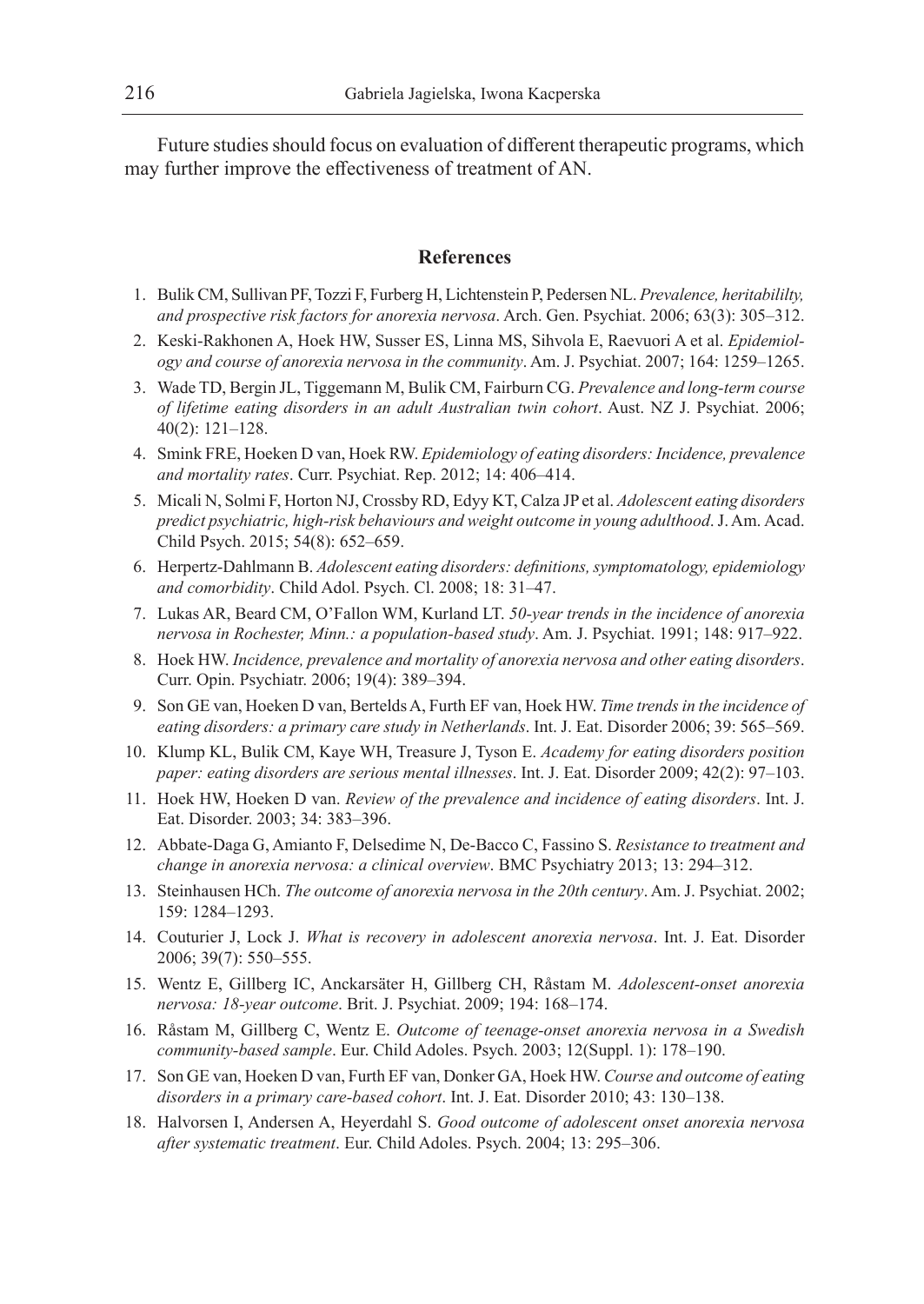- 19. Herpertz-Dahlmann B, Müller B, Herpertz S, Heussen N, Hebebrand J, Remschmidt H. *Prospective 10-year follow-up in adolescent anorexia nervosa-course, outcome, psychiatric comorbidity and psychosocial adaptation*. J. Child Psychol. Psychiatry 2001 Jul;42(5): 603-612.
- 20. Steinhausen HC, Boyadjieva S, Grigorieu-Serbanescu M, Neumärker KJ. *The outcome of adolescent eating disorders, finding from an international collaborative study*. Eur. Child Adoles. Psych. 2003; 12: 91–98.
- 21. Nilsson K, Hägglöf B. *Long-term follow-up of adolescent onset anorexia nervosa in Northern Sweden*. Eur. Eat. Disord. Rev. 2005; 13: 89–100.
- 22. Strober M, Freeman R, Morrell W. *The long-term course of severe anorexia nervosa in adolescents; Survival analysis of recovery, relapse, and outcome predictors over 10–15 years in a prospective study*. Int. J. Eat. Disorder 1997; 22(4): 339–360.
- 23. Ackard DM, Richter S, Egan A, Cronemeyer C. *Poor outcome and death among youth, young adults, and midlife adults with eating disorders: an investigation of risk factors by age AT assessment*. Int. J. Eat. Disorder 2014; 47(7): 825–835.
- 24. Keel PK, Brown TA. *Update on course and outcome in eating disorders*. Int. J. Eat. Disorder 2010; 43: 195–204.
- 25. Sullivan PF, Bulik CM, Fear JL, Pickering A. *Outcome of anorexia nervosa: a case-control study*. Am. J. Psychiat. 1998; 155(7): 939–946.
- 26. Ratnasuryia RH, Eisler I, Szmukler GI, Russell GF. *Anorexia nervosa: outcome and prognostic factors after 20 years*. Brit. J. Psychiat. 1991; 158: 495–502.
- 27. Zipfel S, Löwe B, Reas DL, Deter H-CH, Herzog W. *Long-term prognosis in anorexia nervosa: lessons from 21-year follow-up study*. Lancet 2000; 355: 721–722.
- 28. Fichter MM, Quadflieg N, Hedlund S. *Twelve-year course and outcome predictors of anorexia nervosa*. Int. J. Eat. Disorder 2006; 39: 87–100.
- 29. Komender J, Popielarska A, Tomaszewicz-Libudzic C, Jagielska G, Brzozowska A, WolańczykT. *Odległe wyniki leczenia dorastających chorych na jadłowstręt psychiczny*. Psychiatr. Pol. 1998; 32(6): 759–769.
- 30. Eckert ED, Halmi KA, March P, Grove W, Crosby R. *Ten-year follow-up of anorexia nervosa: clinical course and outcome*. Psychol. Med. 1995; 25(1): 143–156.
- 31. Bulik CM. *Eating disorders in adolescents and young adults*. Child Adol. Psych. Cl. 2002; 11: 201–218.
- 32. Papadopoulos FS, Ekbom, Brandt L, Ekselius L. *Excess mortality, causes of death and prognostic factors in anorexia nervosa*. Brit. J. Psychiat. 2009; 194: 10–17.
- 33. Wentz E, Nilsson E, Gillberg C, Gillberg IC, Råstam M. *Ten-year follow-up of adolescent-onset anorexia nervosa: psychiatric disorders and overall functioning scales*. J. Child Psychol. Psych. 2001; 42(5): 613–622.
- 34. Hjern A, Lindberg L, Lindblad F. *Outcome and prognostic factors for adolescent female inpatients with anorexia nervosa: 9 – to 14-year follow-up*. Brit. J. Psychiat. 2006; 189: 428–432.
- 35. Signorini A, De Filippo E, Panico S, De Caprio C, Pasanisi F, Contaldo F. *Long-term mortality in anorexia nervosa: a report after 8-year follow-up and review of the most recent literature*. Eur. J. Clin. Nutr. 2007; 61: 119–122.
- 36. Theander S. *Outcome and prognosis in anorexia nervosa and bulimia: some results of previous investigations, compared with those of a Swedish long-term study*. J. Psychiatr. Res. 1985; 19: 493–508.
- 37. Birmingham CL, Su J, Hlynsky JA, Goldner EM, Gao M. *The mortality rate from anorexia nervosa*. Int. J. Eat. Disorder 2005; 38: 143–146.